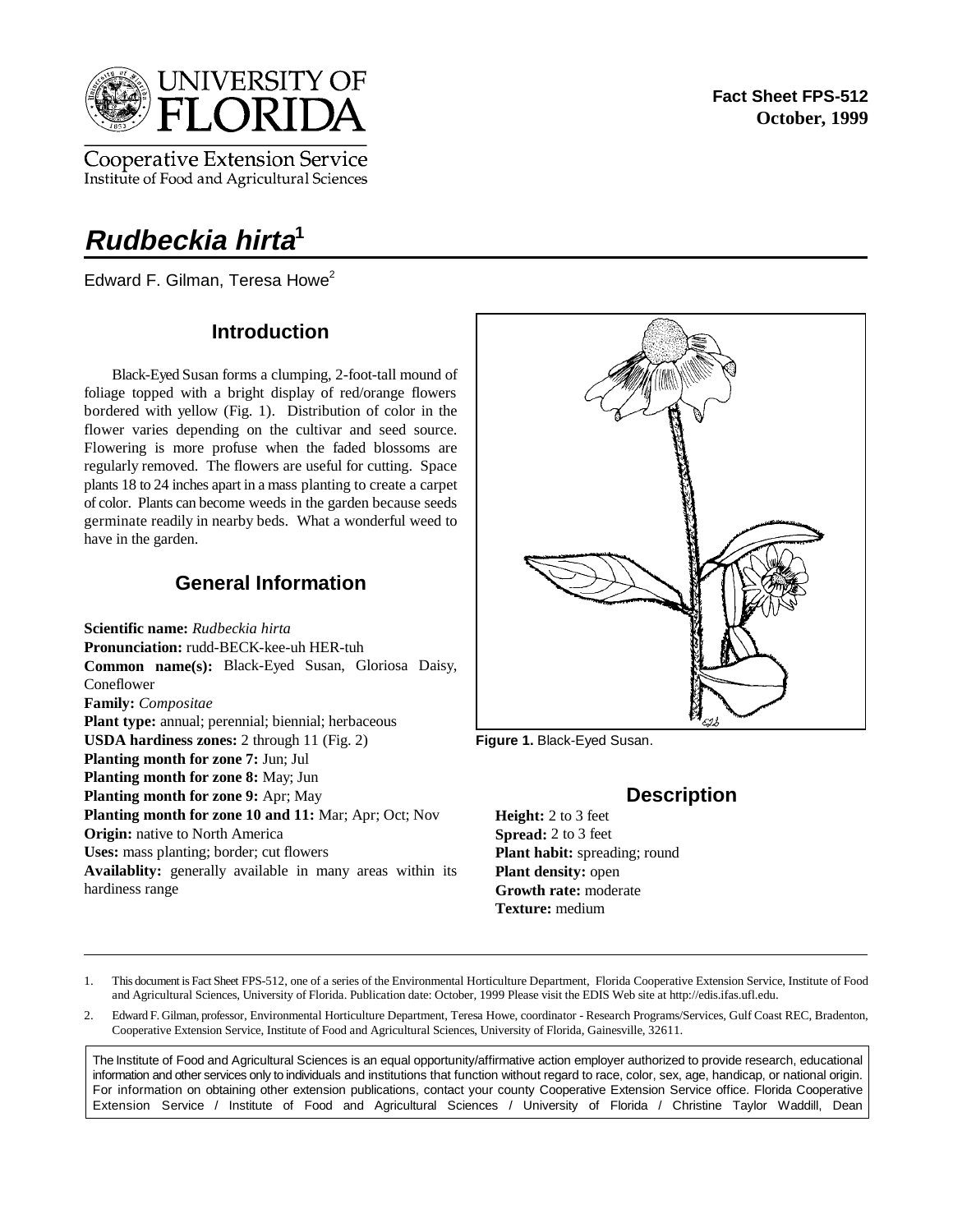

**Figure 2.** Shaded area represents potential planting range.

**Foliage** 

**Leaf arrangement:** alternate **Leaf type:** simple **Leaf margin:** entire **Leaf shape:** ovate Leaf venation: none, or difficult to see **Leaf type and persistence:** deciduous **Leaf blade length:** 4 to 8 inches Leaf color: green **Fall color:** not applicable **Fall characteristic:** not applicable

#### **Flower**

**Flower color:** orange-red; yellow **Flower characteristic:** summer flowering; fall flowering

#### **Fruit**

**Fruit shape:** no fruit **Fruit length:** no fruit **Fruit cover:** no fruit **Fruit color:** not applicable **Fruit characteristic:** inconspicuous and not showy **Trunk and Branches**

**Trunk/bark/branches:** not applicable **Current year stem/twig color:** green **Current year stem/twig thickness:** medium

### **Culture**

Light requirement: plant grows in full sun **Soil tolerances:** clay; sand; acidic; loam **Drought tolerance:** high **Soil salt tolerances:** good **Plant spacing:** 12 to 18 inches

### **Other**

**Roots:** not applicable **Winter interest:** not applicable **Outstanding plant:** not particularly outstanding **Invasive potential:** may self-seed each year Pest resistance: long-term health usually not affected by pests